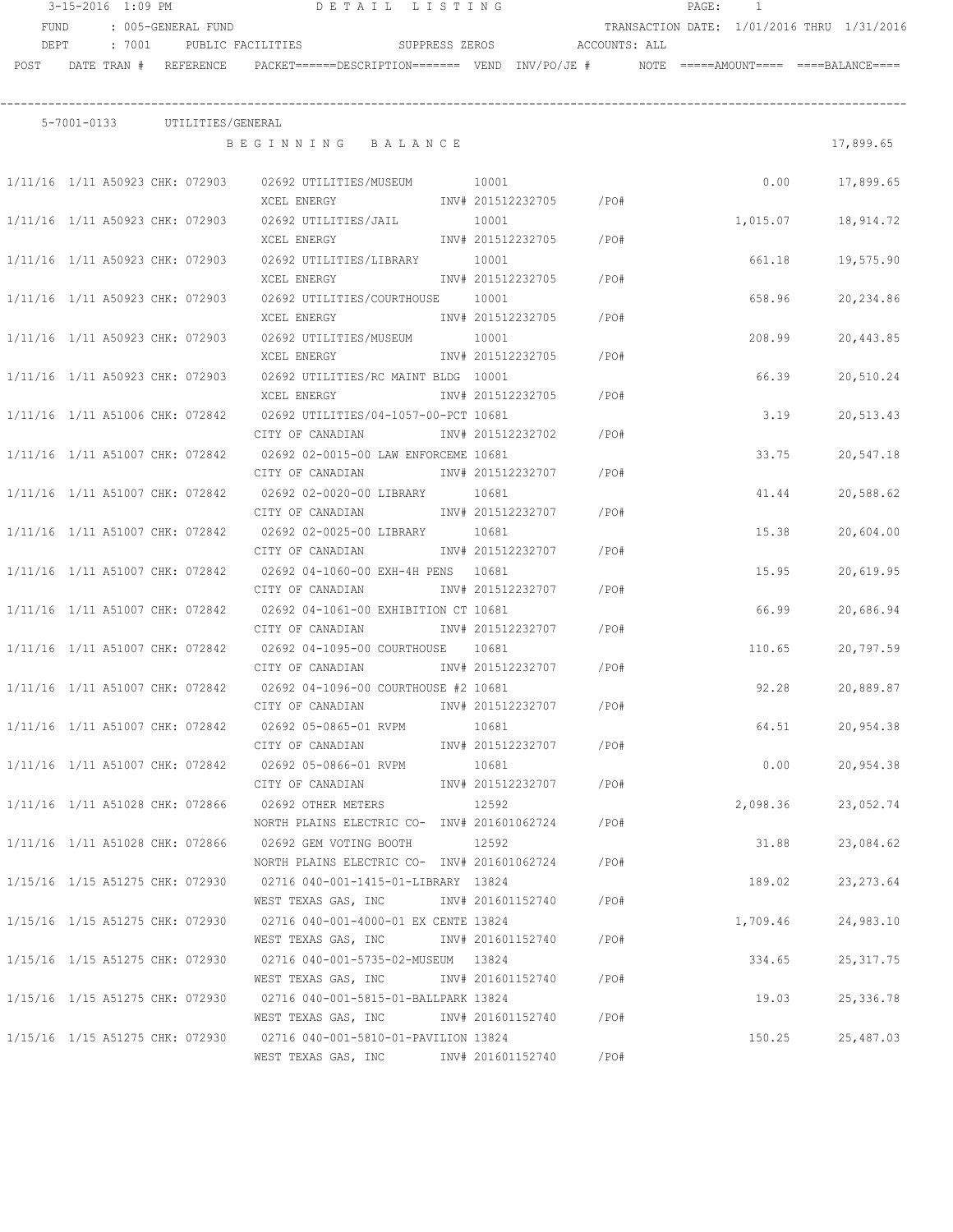|                   |                                 |                                 | 3-15-2016 1:09 PM DETAIL LISTING                                                                                |                   |     |                                            | PAGE:<br>$2^{\circ}$ |                  |
|-------------------|---------------------------------|---------------------------------|-----------------------------------------------------------------------------------------------------------------|-------------------|-----|--------------------------------------------|----------------------|------------------|
|                   |                                 | FUND : 005-GENERAL FUND         |                                                                                                                 |                   |     | TRANSACTION DATE: 1/01/2016 THRU 1/31/2016 |                      |                  |
|                   |                                 |                                 | DEPT : 7001 PUBLIC FACILITIES SUPPRESS ZEROS ACCOUNTS: ALL                                                      |                   |     |                                            |                      |                  |
|                   |                                 |                                 | POST DATE TRAN # REFERENCE PACKET======DESCRIPTION======= VEND INV/PO/JE # NOTE =====AMOUNT==== ====BALANCE==== |                   |     |                                            |                      |                  |
|                   |                                 |                                 | 5-7001-0133 UTILITIES/GENERAL * (CONTINUED) *                                                                   |                   |     |                                            |                      |                  |
|                   |                                 |                                 |                                                                                                                 |                   |     |                                            |                      |                  |
|                   |                                 |                                 | 1/15/16 1/15 A51275 CHK: 072930 02716 040-001-1405-01 COURTHOU 13824                                            |                   |     |                                            |                      | 519.04 26,006.07 |
|                   |                                 |                                 | WEST TEXAS GAS, INC MOTH 201601152740 / PO#                                                                     |                   |     |                                            |                      |                  |
|                   |                                 |                                 | 1/15/16 1/15 A51275 CHK: 072930 02716 040-013-0045-00 CFD MAIN 13824                                            |                   |     |                                            |                      | 244.19 26,250.26 |
|                   |                                 |                                 | WEST TEXAS GAS, INC 1NV# 201601152740 / PO#                                                                     |                   |     |                                            |                      |                  |
|                   |                                 |                                 | ============= JANUARY ACTIVITY DB: 8,350.61 CR: 0.00 8,350.61                                                   |                   |     |                                            |                      |                  |
|                   |                                 |                                 | $\overline{\phantom{1}}$ ============= ACCOUNT TOTAL DB: $\phantom{1}8,350.61$ CR: 0.00                         |                   |     |                                            |                      |                  |
|                   |                                 | 5-7016-0133 UTILITIES           |                                                                                                                 |                   |     |                                            |                      |                  |
|                   |                                 |                                 | BEGINNING BALANCE                                                                                               |                   |     |                                            |                      | 27.41            |
|                   | DEPT: 7016 CEMETERY             |                                 |                                                                                                                 |                   |     |                                            |                      |                  |
|                   |                                 |                                 | 1/11/16 1/11 A50923 CHK: 072903 02692 UTILITIES/CEMETERY 10001                                                  |                   |     |                                            |                      | 12.67 40.08      |
|                   |                                 |                                 |                                                                                                                 |                   |     |                                            |                      |                  |
|                   |                                 |                                 | ============= JANUARY ACTIVITY DB: 12.67 CR: 0.00 12.67                                                         |                   |     |                                            |                      |                  |
|                   |                                 |                                 |                                                                                                                 |                   |     |                                            |                      |                  |
|                   |                                 |                                 | $\texttt{-----}$ =========== ACCOUNT TOTAL DB: $12.67$ CR: 0.00                                                 |                   |     |                                            |                      |                  |
|                   |                                 |                                 |                                                                                                                 |                   |     |                                            |                      |                  |
|                   |                                 |                                 | ** REPORT TOTALS ** --- DEBITS --- -- -- CREDITS ---                                                            |                   |     |                                            |                      |                  |
|                   |                                 |                                 | BEGINNING BALANCES:                                                                                             | 17,927.06         |     | 0.00                                       |                      |                  |
|                   |                                 |                                 | REPORTED ACTIVITY:                                                                                              | 8,363.28          |     | 0.00                                       |                      |                  |
|                   |                                 |                                 | ENDING BALANCES:                                                                                                | 26,290.34         |     | 0.00                                       |                      |                  |
|                   |                                 |                                 | TOTAL FUND ENDING BALANCE: 26,290.34                                                                            |                   |     |                                            |                      |                  |
| FUND: 010-AIRPORT |                                 |                                 |                                                                                                                 |                   |     |                                            |                      |                  |
|                   | $5 - 7010 - 0133$               | UTILITIES                       |                                                                                                                 |                   |     |                                            |                      |                  |
|                   |                                 |                                 | BEGINNING BALANCE                                                                                               |                   |     |                                            |                      | 1,357.61         |
| DEPT: 7010        | AIRPORT                         |                                 |                                                                                                                 |                   |     |                                            |                      |                  |
|                   |                                 | 1/11/16 1/11 A50909 CHK: 000969 | 02695 04-1056-00 AIRPORT APT 10681                                                                              |                   |     |                                            | 6.38                 | 1,363.99         |
|                   |                                 |                                 | CITY OF CANADIAN                                                                                                | INV# 201512232706 |     | /P0#                                       |                      |                  |
|                   | 1/11/16 1/11 A50909 CHK: 000969 |                                 | 02695 04-1058-00 PILOTS LOUNGE 10681                                                                            |                   |     |                                            | 0.00                 | 1,363.99         |
|                   |                                 |                                 | CITY OF CANADIAN                                                                                                | INV# 201512232706 |     | /PO#                                       |                      |                  |
|                   | 1/11/16 1/11 A50917 CHK: 000972 |                                 | 02695 airport<br>NORTH PLAINS ELECTRIC CO- INV# 201601062725                                                    | 12592             |     | /PO#                                       | 854.91               | 2,218.90         |
|                   |                                 |                                 | 1/15/16 1/15 C04439 RCPT 00005730 00897 AIRPORT UTILITY REIMBURSEMENT                                           |                   |     |                                            | 100.00CR             | 2,118.90         |
|                   |                                 |                                 | ============= JANUARY ACTIVITY<br>DB:                                                                           | 861.29            | CR: | 100.00CR                                   | 761.29               |                  |
|                   |                                 |                                 | $=$ ============ ACCOUNT TOTAL<br>DB:                                                                           | 861.29            | CR: | 100.00CR                                   |                      |                  |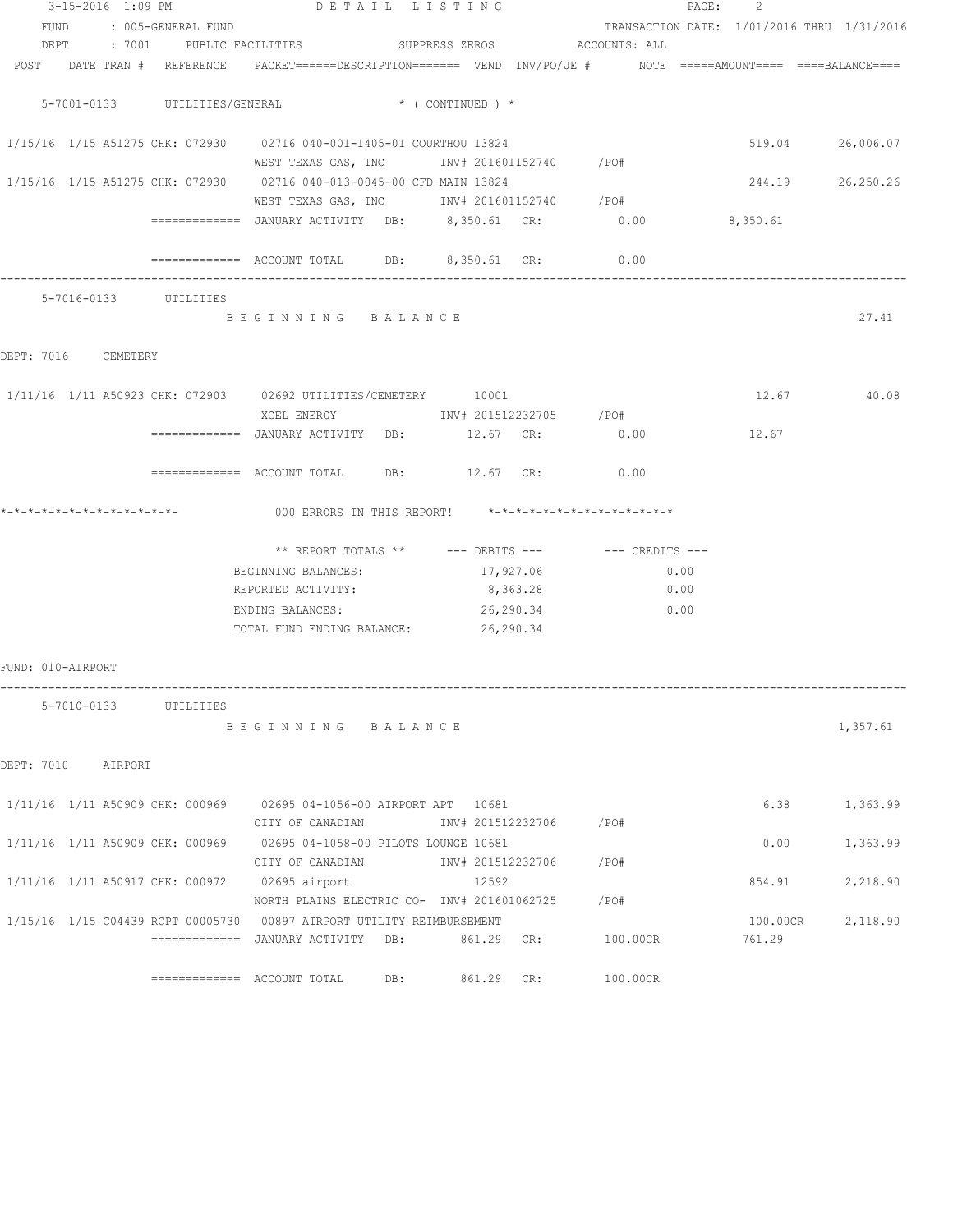| FUND : 010-AIRPORT<br>TRANSACTION DATE: 1/01/2016 THRU 1/31/2016<br>DEPT : 7010 AIRPORT<br>SUPPRESS ZEROS ACCOUNTS: ALL<br>POST DATE TRAN # REFERENCE PACKET======DESCRIPTION======= VEND INV/PO/JE # NOTE =====AMOUNT==== ====BALANCE====<br>000 ERRORS IN THIS REPORT! *-*-*-*-*-*-*-*-*-*-*-*-*-*-<br>** REPORT TOTALS ** --- DEBITS --- -- -- CREDITS ---<br>BEGINNING BALANCES:<br>1,357.61<br>0.00<br>861.29<br>100.00CR<br>REPORTED ACTIVITY:<br>2,218.90<br>ENDING BALANCES:<br>100.00CR<br>TOTAL FUND ENDING BALANCE: 2,118.90<br>FUND: 011-ROAD & BRIDGE PCT 1<br>5-4011-0133 UTILITIES/PCT 1<br>368.97<br>BEGINNING BALANCE<br>DEPT: 4011 ROAD & BRIDGE 1<br>$1/11/16$ 1/11 A51028 CHK: 072866 02692 PCT 1<br>12592<br>117.70<br>486.67<br>NORTH PLAINS ELECTRIC CO- INV# 201601062724 / PO#<br>1/15/16 1/15 A51275 CHK: 072930 02716 040-001-3995-01-PCT 1 BA 13824<br>253.63<br>740.30<br>WEST TEXAS GAS, INC 1NV# 201601152740 / PO#<br>============ JANUARY ACTIVITY DB: 371.33 CR: 0.00<br>371.33<br>============ ACCOUNT TOTAL DB: 371.33 CR: 0.00<br>000 ERRORS IN THIS REPORT! *-*-*-*-*-*-*-*-*-*-*-*-*-*-<br>** REPORT TOTALS ** --- DEBITS --- -- CREDITS ---<br>BEGINNING BALANCES:<br>368.97<br>0.00<br>371.33<br>0.00<br>REPORTED ACTIVITY:<br>740.30<br>0.00<br>ENDING BALANCES:<br>740.30<br>TOTAL FUND ENDING BALANCE:<br>FUND: 012-ROAD & BRIDGE PCT 2<br>5-4012-0133<br>UTILITIES/PCT 2<br>221.50<br>BEGINNING BALANCE<br>DEPT: 4012<br>ROAD & BRIDGE 2<br>1/11/16 1/11 A51028 CHK: 072866 02692 PCT 2<br>12592<br>219.96<br>441.46<br>NORTH PLAINS ELECTRIC CO- INV# 201601062724<br>/PO#<br>0.00<br>219.96<br>=============  JANUARY ACTIVITY   DB:<br>219.96 CR:<br>219.96 CR:<br>0.00 |  |  | 3-15-2016 1:09 PM DETAIL LISTING |  | PAGE: 3 |  |
|-------------------------------------------------------------------------------------------------------------------------------------------------------------------------------------------------------------------------------------------------------------------------------------------------------------------------------------------------------------------------------------------------------------------------------------------------------------------------------------------------------------------------------------------------------------------------------------------------------------------------------------------------------------------------------------------------------------------------------------------------------------------------------------------------------------------------------------------------------------------------------------------------------------------------------------------------------------------------------------------------------------------------------------------------------------------------------------------------------------------------------------------------------------------------------------------------------------------------------------------------------------------------------------------------------------------------------------------------------------------------------------------------------------------------------------------------------------------------------------------------------------------------------------------------------------------------------------------------------------------------------------------------------------------------------------------------------------------------|--|--|----------------------------------|--|---------|--|
|                                                                                                                                                                                                                                                                                                                                                                                                                                                                                                                                                                                                                                                                                                                                                                                                                                                                                                                                                                                                                                                                                                                                                                                                                                                                                                                                                                                                                                                                                                                                                                                                                                                                                                                         |  |  |                                  |  |         |  |
|                                                                                                                                                                                                                                                                                                                                                                                                                                                                                                                                                                                                                                                                                                                                                                                                                                                                                                                                                                                                                                                                                                                                                                                                                                                                                                                                                                                                                                                                                                                                                                                                                                                                                                                         |  |  |                                  |  |         |  |
|                                                                                                                                                                                                                                                                                                                                                                                                                                                                                                                                                                                                                                                                                                                                                                                                                                                                                                                                                                                                                                                                                                                                                                                                                                                                                                                                                                                                                                                                                                                                                                                                                                                                                                                         |  |  |                                  |  |         |  |
|                                                                                                                                                                                                                                                                                                                                                                                                                                                                                                                                                                                                                                                                                                                                                                                                                                                                                                                                                                                                                                                                                                                                                                                                                                                                                                                                                                                                                                                                                                                                                                                                                                                                                                                         |  |  |                                  |  |         |  |
|                                                                                                                                                                                                                                                                                                                                                                                                                                                                                                                                                                                                                                                                                                                                                                                                                                                                                                                                                                                                                                                                                                                                                                                                                                                                                                                                                                                                                                                                                                                                                                                                                                                                                                                         |  |  |                                  |  |         |  |
|                                                                                                                                                                                                                                                                                                                                                                                                                                                                                                                                                                                                                                                                                                                                                                                                                                                                                                                                                                                                                                                                                                                                                                                                                                                                                                                                                                                                                                                                                                                                                                                                                                                                                                                         |  |  |                                  |  |         |  |
|                                                                                                                                                                                                                                                                                                                                                                                                                                                                                                                                                                                                                                                                                                                                                                                                                                                                                                                                                                                                                                                                                                                                                                                                                                                                                                                                                                                                                                                                                                                                                                                                                                                                                                                         |  |  |                                  |  |         |  |
|                                                                                                                                                                                                                                                                                                                                                                                                                                                                                                                                                                                                                                                                                                                                                                                                                                                                                                                                                                                                                                                                                                                                                                                                                                                                                                                                                                                                                                                                                                                                                                                                                                                                                                                         |  |  |                                  |  |         |  |
|                                                                                                                                                                                                                                                                                                                                                                                                                                                                                                                                                                                                                                                                                                                                                                                                                                                                                                                                                                                                                                                                                                                                                                                                                                                                                                                                                                                                                                                                                                                                                                                                                                                                                                                         |  |  |                                  |  |         |  |
|                                                                                                                                                                                                                                                                                                                                                                                                                                                                                                                                                                                                                                                                                                                                                                                                                                                                                                                                                                                                                                                                                                                                                                                                                                                                                                                                                                                                                                                                                                                                                                                                                                                                                                                         |  |  |                                  |  |         |  |
|                                                                                                                                                                                                                                                                                                                                                                                                                                                                                                                                                                                                                                                                                                                                                                                                                                                                                                                                                                                                                                                                                                                                                                                                                                                                                                                                                                                                                                                                                                                                                                                                                                                                                                                         |  |  |                                  |  |         |  |
|                                                                                                                                                                                                                                                                                                                                                                                                                                                                                                                                                                                                                                                                                                                                                                                                                                                                                                                                                                                                                                                                                                                                                                                                                                                                                                                                                                                                                                                                                                                                                                                                                                                                                                                         |  |  |                                  |  |         |  |
|                                                                                                                                                                                                                                                                                                                                                                                                                                                                                                                                                                                                                                                                                                                                                                                                                                                                                                                                                                                                                                                                                                                                                                                                                                                                                                                                                                                                                                                                                                                                                                                                                                                                                                                         |  |  |                                  |  |         |  |
|                                                                                                                                                                                                                                                                                                                                                                                                                                                                                                                                                                                                                                                                                                                                                                                                                                                                                                                                                                                                                                                                                                                                                                                                                                                                                                                                                                                                                                                                                                                                                                                                                                                                                                                         |  |  |                                  |  |         |  |
|                                                                                                                                                                                                                                                                                                                                                                                                                                                                                                                                                                                                                                                                                                                                                                                                                                                                                                                                                                                                                                                                                                                                                                                                                                                                                                                                                                                                                                                                                                                                                                                                                                                                                                                         |  |  |                                  |  |         |  |
|                                                                                                                                                                                                                                                                                                                                                                                                                                                                                                                                                                                                                                                                                                                                                                                                                                                                                                                                                                                                                                                                                                                                                                                                                                                                                                                                                                                                                                                                                                                                                                                                                                                                                                                         |  |  |                                  |  |         |  |
|                                                                                                                                                                                                                                                                                                                                                                                                                                                                                                                                                                                                                                                                                                                                                                                                                                                                                                                                                                                                                                                                                                                                                                                                                                                                                                                                                                                                                                                                                                                                                                                                                                                                                                                         |  |  |                                  |  |         |  |
|                                                                                                                                                                                                                                                                                                                                                                                                                                                                                                                                                                                                                                                                                                                                                                                                                                                                                                                                                                                                                                                                                                                                                                                                                                                                                                                                                                                                                                                                                                                                                                                                                                                                                                                         |  |  |                                  |  |         |  |
|                                                                                                                                                                                                                                                                                                                                                                                                                                                                                                                                                                                                                                                                                                                                                                                                                                                                                                                                                                                                                                                                                                                                                                                                                                                                                                                                                                                                                                                                                                                                                                                                                                                                                                                         |  |  |                                  |  |         |  |
|                                                                                                                                                                                                                                                                                                                                                                                                                                                                                                                                                                                                                                                                                                                                                                                                                                                                                                                                                                                                                                                                                                                                                                                                                                                                                                                                                                                                                                                                                                                                                                                                                                                                                                                         |  |  |                                  |  |         |  |
|                                                                                                                                                                                                                                                                                                                                                                                                                                                                                                                                                                                                                                                                                                                                                                                                                                                                                                                                                                                                                                                                                                                                                                                                                                                                                                                                                                                                                                                                                                                                                                                                                                                                                                                         |  |  |                                  |  |         |  |
|                                                                                                                                                                                                                                                                                                                                                                                                                                                                                                                                                                                                                                                                                                                                                                                                                                                                                                                                                                                                                                                                                                                                                                                                                                                                                                                                                                                                                                                                                                                                                                                                                                                                                                                         |  |  |                                  |  |         |  |
|                                                                                                                                                                                                                                                                                                                                                                                                                                                                                                                                                                                                                                                                                                                                                                                                                                                                                                                                                                                                                                                                                                                                                                                                                                                                                                                                                                                                                                                                                                                                                                                                                                                                                                                         |  |  |                                  |  |         |  |
|                                                                                                                                                                                                                                                                                                                                                                                                                                                                                                                                                                                                                                                                                                                                                                                                                                                                                                                                                                                                                                                                                                                                                                                                                                                                                                                                                                                                                                                                                                                                                                                                                                                                                                                         |  |  |                                  |  |         |  |
|                                                                                                                                                                                                                                                                                                                                                                                                                                                                                                                                                                                                                                                                                                                                                                                                                                                                                                                                                                                                                                                                                                                                                                                                                                                                                                                                                                                                                                                                                                                                                                                                                                                                                                                         |  |  |                                  |  |         |  |
|                                                                                                                                                                                                                                                                                                                                                                                                                                                                                                                                                                                                                                                                                                                                                                                                                                                                                                                                                                                                                                                                                                                                                                                                                                                                                                                                                                                                                                                                                                                                                                                                                                                                                                                         |  |  |                                  |  |         |  |
|                                                                                                                                                                                                                                                                                                                                                                                                                                                                                                                                                                                                                                                                                                                                                                                                                                                                                                                                                                                                                                                                                                                                                                                                                                                                                                                                                                                                                                                                                                                                                                                                                                                                                                                         |  |  |                                  |  |         |  |
|                                                                                                                                                                                                                                                                                                                                                                                                                                                                                                                                                                                                                                                                                                                                                                                                                                                                                                                                                                                                                                                                                                                                                                                                                                                                                                                                                                                                                                                                                                                                                                                                                                                                                                                         |  |  |                                  |  |         |  |
|                                                                                                                                                                                                                                                                                                                                                                                                                                                                                                                                                                                                                                                                                                                                                                                                                                                                                                                                                                                                                                                                                                                                                                                                                                                                                                                                                                                                                                                                                                                                                                                                                                                                                                                         |  |  |                                  |  |         |  |
|                                                                                                                                                                                                                                                                                                                                                                                                                                                                                                                                                                                                                                                                                                                                                                                                                                                                                                                                                                                                                                                                                                                                                                                                                                                                                                                                                                                                                                                                                                                                                                                                                                                                                                                         |  |  |                                  |  |         |  |
|                                                                                                                                                                                                                                                                                                                                                                                                                                                                                                                                                                                                                                                                                                                                                                                                                                                                                                                                                                                                                                                                                                                                                                                                                                                                                                                                                                                                                                                                                                                                                                                                                                                                                                                         |  |  |                                  |  |         |  |
|                                                                                                                                                                                                                                                                                                                                                                                                                                                                                                                                                                                                                                                                                                                                                                                                                                                                                                                                                                                                                                                                                                                                                                                                                                                                                                                                                                                                                                                                                                                                                                                                                                                                                                                         |  |  |                                  |  |         |  |
|                                                                                                                                                                                                                                                                                                                                                                                                                                                                                                                                                                                                                                                                                                                                                                                                                                                                                                                                                                                                                                                                                                                                                                                                                                                                                                                                                                                                                                                                                                                                                                                                                                                                                                                         |  |  |                                  |  |         |  |
|                                                                                                                                                                                                                                                                                                                                                                                                                                                                                                                                                                                                                                                                                                                                                                                                                                                                                                                                                                                                                                                                                                                                                                                                                                                                                                                                                                                                                                                                                                                                                                                                                                                                                                                         |  |  |                                  |  |         |  |
|                                                                                                                                                                                                                                                                                                                                                                                                                                                                                                                                                                                                                                                                                                                                                                                                                                                                                                                                                                                                                                                                                                                                                                                                                                                                                                                                                                                                                                                                                                                                                                                                                                                                                                                         |  |  |                                  |  |         |  |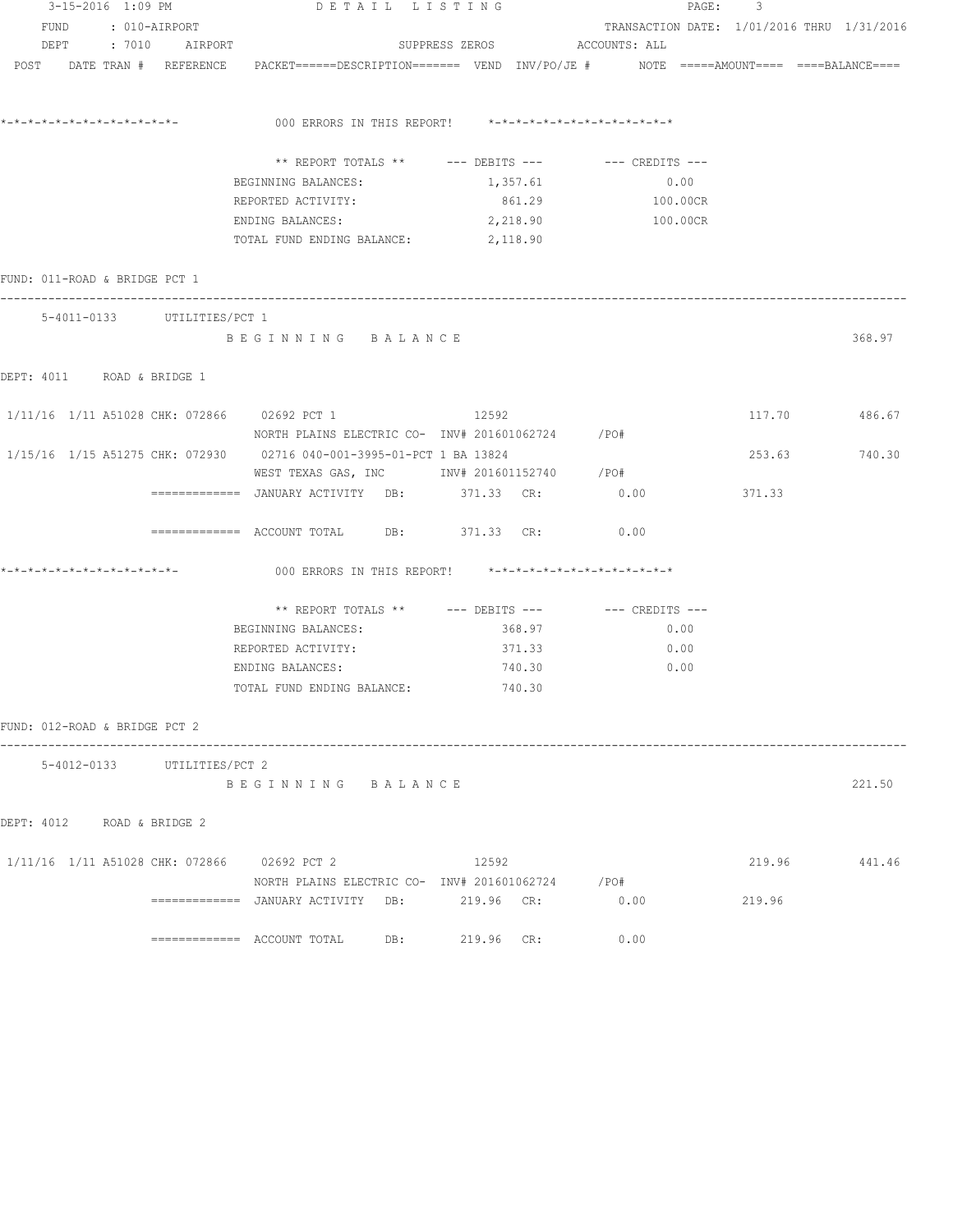| 3-15-2016 1:09 PM              |  |                             |                                                                                                                 | DETAIL LISTING |            |        |                                                      | PAGE: 4 |        |               |
|--------------------------------|--|-----------------------------|-----------------------------------------------------------------------------------------------------------------|----------------|------------|--------|------------------------------------------------------|---------|--------|---------------|
| FUND : 012-ROAD & BRIDGE PCT 2 |  |                             |                                                                                                                 |                |            |        | TRANSACTION DATE: 1/01/2016 THRU 1/31/2016           |         |        |               |
|                                |  |                             | DEPT : 4012 ROAD & BRIDGE 2 SUPPRESS ZEROS ACCOUNTS: ALL                                                        |                |            |        |                                                      |         |        |               |
|                                |  |                             | POST DATE TRAN # REFERENCE PACKET======DESCRIPTION======= VEND INV/PO/JE # NOTE =====AMOUNT==== ====BALANCE==== |                |            |        |                                                      |         |        |               |
|                                |  |                             |                                                                                                                 |                |            |        |                                                      |         |        |               |
|                                |  |                             | 000 ERRORS IN THIS REPORT! $*-*-*-*-*-*-*-*-*-*-*-*-*-*-**$                                                     |                |            |        |                                                      |         |        |               |
|                                |  |                             |                                                                                                                 |                |            |        | ** REPORT TOTALS ** --- DEBITS --- -- CREDITS ---    |         |        |               |
|                                |  |                             | BEGINNING BALANCES:                                                                                             |                |            | 221.50 | 0.00                                                 |         |        |               |
|                                |  |                             | REPORTED ACTIVITY:                                                                                              |                |            | 219.96 | 0.00                                                 |         |        |               |
|                                |  |                             | ENDING BALANCES:                                                                                                |                |            | 441.46 | 0.00                                                 |         |        |               |
|                                |  |                             | TOTAL FUND ENDING BALANCE: 441.46                                                                               |                |            |        |                                                      |         |        |               |
| FUND: 013-ROAD & BRIDGE PCT 3  |  |                             |                                                                                                                 |                |            |        |                                                      |         |        |               |
|                                |  | 5-4013-0133 UTILITIES/PCT 3 |                                                                                                                 |                |            |        |                                                      |         |        |               |
|                                |  |                             | BEGINNING BALANCE                                                                                               |                |            |        |                                                      |         |        | 481.58        |
| DEPT: 4013 ROAD & BRIDGE 3     |  |                             |                                                                                                                 |                |            |        |                                                      |         |        |               |
|                                |  |                             | 1/11/16  1/11  A51028  CHK:  072866   02692  PCT  3                                                             |                | 12592      |        |                                                      |         |        | 408.39 889.97 |
|                                |  |                             | NORTH PLAINS ELECTRIC CO- INV# 201601062724 / PO#<br>============ JANUARY ACTIVITY DB: 408.39 CR: 0.00          |                |            |        |                                                      | 408.39  |        |               |
|                                |  |                             |                                                                                                                 |                |            |        |                                                      |         |        |               |
|                                |  |                             | ============ ACCOUNT TOTAL DB: 408.39 CR: 0.00                                                                  |                |            |        |                                                      |         |        |               |
|                                |  |                             | *-*-*-*-*-*-*-*-*-*-*-*-*-           000 ERRORS IN THIS REPORT!    *-*-*-*-*-*-*-*-*-*-*-*-*-*                  |                |            |        |                                                      |         |        |               |
|                                |  |                             |                                                                                                                 |                |            |        | ** REPORT TOTALS ** --- DEBITS --- -- -- CREDITS --- |         |        |               |
|                                |  |                             | BEGINNING BALANCES:                                                                                             |                |            | 481.58 | 0.00                                                 |         |        |               |
|                                |  |                             | REPORTED ACTIVITY:                                                                                              |                |            | 408.39 | 0.00                                                 |         |        |               |
|                                |  |                             | ENDING BALANCES:                                                                                                |                |            | 889.97 | 0.00                                                 |         |        |               |
|                                |  |                             | TOTAL FUND ENDING BALANCE:                                                                                      |                |            | 889.97 |                                                      |         |        |               |
| FUND: 014-ROAD & BRIDGE PCT 4  |  |                             |                                                                                                                 |                |            |        |                                                      |         |        |               |
|                                |  | 5-4014-0133 UTILITIES/PCT 4 |                                                                                                                 |                |            |        |                                                      |         |        |               |
|                                |  |                             | BEGINNING BALANCE                                                                                               |                |            |        |                                                      |         |        | 502.59        |
| DEPT: 4014 ROAD & BRIDGE 4     |  |                             |                                                                                                                 |                |            |        |                                                      |         |        |               |
|                                |  |                             | 1/11/16 1/11 A51028 CHK: 072866 02692 PCT 4                                                                     |                | 12592      |        |                                                      |         | 414.91 | 917.50        |
|                                |  |                             | NORTH PLAINS ELECTRIC CO- INV# 201601062724 / PO#                                                               |                |            |        |                                                      |         |        |               |
|                                |  |                             | ============ JANUARY ACTIVITY DB: 414.91 CR:                                                                    |                |            |        | 0.00                                                 |         | 414.91 |               |
|                                |  |                             | ============= ACCOUNT TOTAL DB:                                                                                 |                | 414.91 CR: |        | 0.00                                                 |         |        |               |